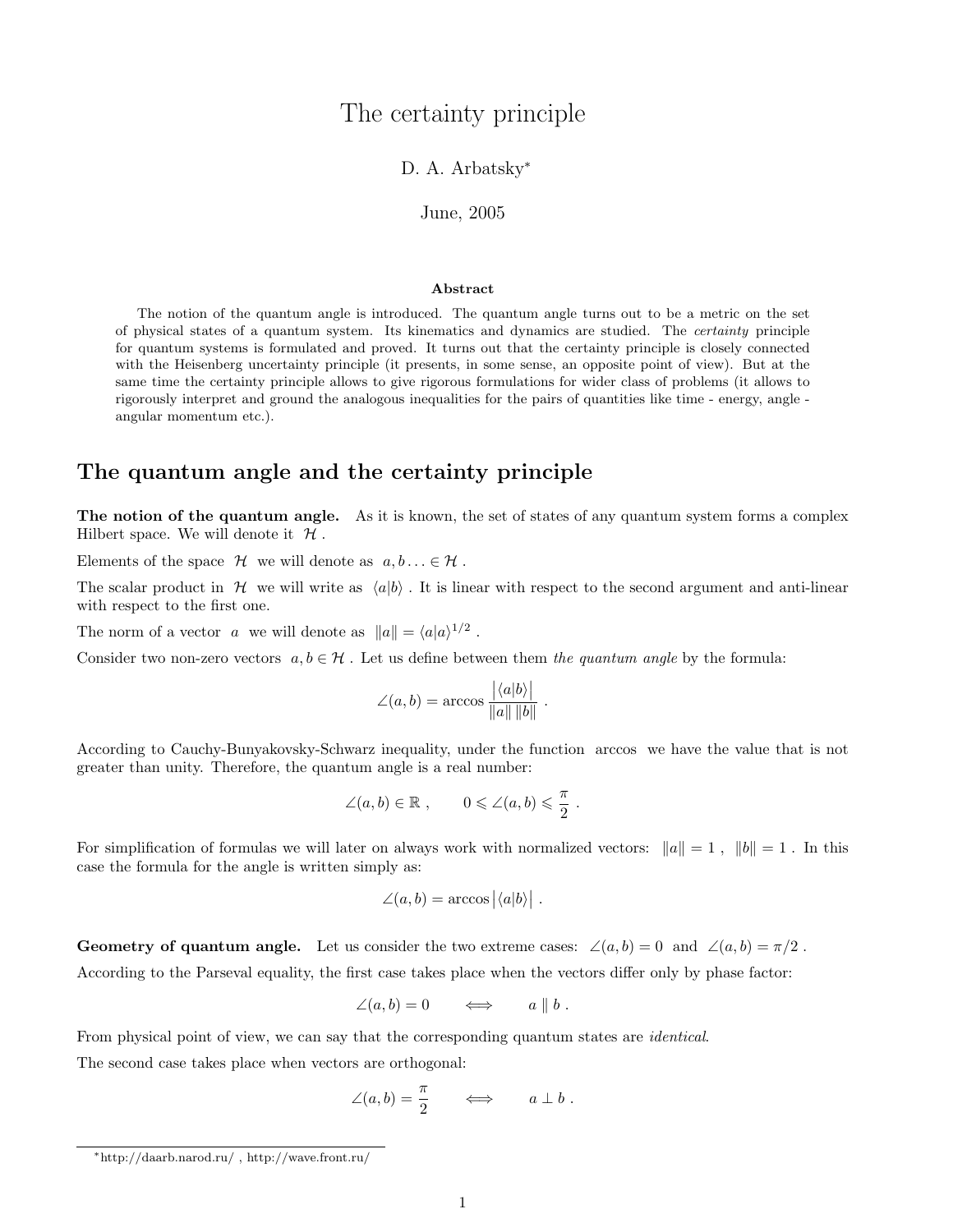In this case we can say that the corresponding quantum states are *completely different*.

Implying this physical terminology, which is used in the considered extreme cases, let us introduce also the following definition. Let us say that the states described by the vectors a and b differ not-substantially, if  $\angle(a, b) < 1$ ; let us also say that the states *differ substantially*, if  $\angle(a, b) \geq 1$ .

The order m. For any three vectors  $a, b, c \in \mathcal{H}$  the inequality takes place ("the triangle inequality"):

$$
\angle(a,c) \leqslant \angle(a,b) + \angle(b,c) .
$$

In order to prove this theorem, let us first notice that, so far as the inequality is proved for three vectors, we can bound ourself with the case when the Hilbert space  $\mathcal H$  is three dimensional:  $\mathcal H = \mathbb C^3$ .

Multiplying the vectors  $a, b$ , and c by appropriate factors and choosing orthonormal basis in  $H$  appropriately, we can achieve that components of these vectors take the form:

$$
a = (1 \ 0 \ 0), \qquad b = (b_1 \ z \ b_3), \qquad c = (c_1 \ c_2 \ 0),
$$

where  $c_1, c_2, b_1, b_3 \in [0, 1]$  are real non-negative numbers, and  $z \in \mathbb{C}$  is complex. Let us introduce also the auxiliary vector  $b'$ :

$$
b' = (b_1 \mid z \mid b_3).
$$

We have:

$$
\angle(b',c) = \arccos(b_1c_1 + |z|c_2) \le \arccos|b_1c_1 + zc_2| = \angle(b,c).
$$

So far as the three vectors  $a, b'$ , and  $c$  have real coordinates and unit lengths, the triangle inequality for them is the well known triangle inequality on the sphere in the real three-dimensional Euclidean space:

$$
\angle(a,c) \leqslant \angle(a,b') + \angle(b',c) .
$$

Combining the obtained inequalities we get:

$$
\angle(a,c) \leq \angle(a,b') + \angle(b',c) = \angle(a,b) + \angle(b',c) \leq \angle(a,b) + \angle(b,c)
$$

Summarizing what was said above, we can say that the quantum angle  $\angle$ , considered as a function on the set of pairs of physical quantum states (considered to phase factor), is a metric.

The orderm. The metric space of physical quantum states with the metric  $\angle$  is complete.

The proof of this theorem is not difficult, but it requires substantial technical work. So we omit it here.

**Kinematics of quantum angle.** Let now the vector r depend on the real parameter  $t : t \in \mathbb{R}$ ,  $r(t) \in \mathcal{H}$ ,  $||r(t)|| = 1$ .

Let us define the quantum velocity  $v(t)$  by the formula:

$$
v(t) = \dot{r}(t) = \lim_{\delta t \to 0} \frac{r(t + \delta t) - r(t)}{\delta t}.
$$

Let us define also the quantum angular speed  $\omega(t)$  by the formula:

$$
\omega(t) = \lim_{\delta t \to 0} \frac{\angle (r(t + \delta t), r(t))}{|\delta t|}.
$$

In order to express  $\omega(t)$  through  $v(t)$  let us decompose  $v(t)$  into the two orthogonal components:

$$
v_{\parallel}(t) = r(t) \langle r(t) | v(t) \rangle , \qquad v_{\perp}(t) = v(t) - v_{\parallel}(t) .
$$

T h e o r e m. The quantum angular speed is equal to the norm of the orthogonal component of the quantum velocity:

$$
\omega(t) = || v_{\perp}(t) ||.
$$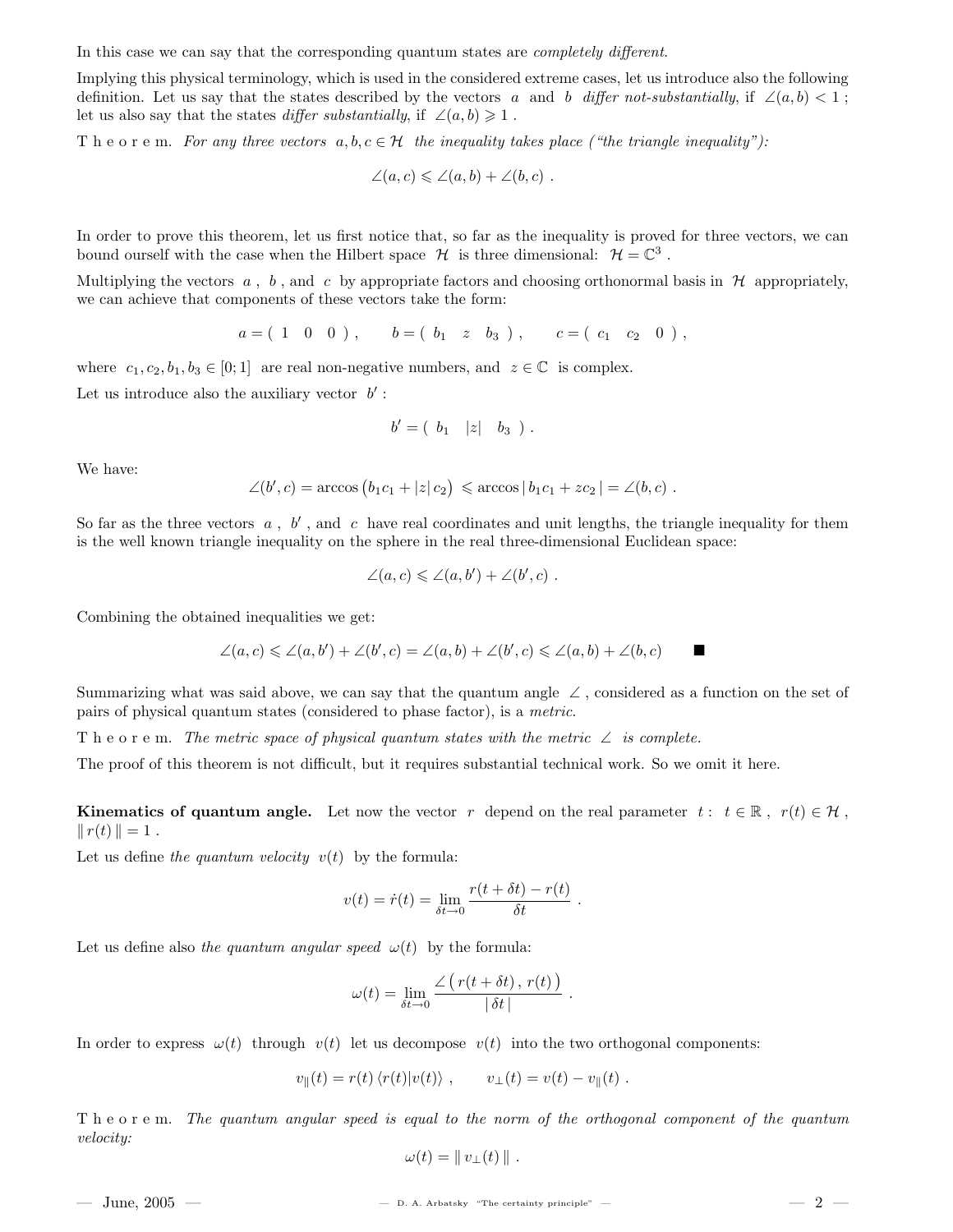In order to prove this theorem let us use the Parseval equality to change arccos to arcsin :

$$
\angle (r(t + \delta t), r(t)) = \arccos |\langle r(t + \delta t)|r(t) \rangle| =
$$
  
\n
$$
= \arcsin ||r(t + \delta t) - r(t) \langle r(t)|r(t + \delta t) \rangle|| =
$$
  
\n
$$
= \arcsin ||r(t + \delta t) - r(t) - r(t) \langle r(t)|r(t + \delta t) - r(t) \rangle|| =
$$
  
\n
$$
= \arcsin ||v(t)\delta t + o(\delta t) - r(t) \langle r(t)|v(t)\delta t + o(\delta t) \rangle|| =
$$
  
\n
$$
= \arcsin ||(v(t) - r(t) \langle r(t)|v(t) \rangle) \delta t + o(\delta t)|| =
$$
  
\n
$$
= \arcsin ||v_{\perp}(t)\delta t + o(\delta t)|| = \arcsin (||v_{\perp}(t)||\delta t| + o(\delta t)) =
$$
  
\n
$$
= ||v_{\perp}(t)||\delta t| + o(\delta t)
$$

T h e o r e m. The quantum angle satisfy the estimate:

<span id="page-2-0"></span>
$$
\angle (r(t_2), r(t_1)) \leqslant \left| \int_{t_1}^{t_2} \omega(t) dt \right| . \tag{1}
$$

For the proof let us use the triangle inequality:

$$
\Big|\angle\big(r(t+\delta t),r(t_1)\big)-\angle\big(r(t),r(t_1)\big)\Big|\ \leqslant\ \angle\big(r(t+\delta t),r(t)\big)\ .
$$

Dividing by  $|\delta t|$  and taking the limit  $\delta t \to 0$ , we get:

$$
\left| \frac{d}{dt} \angle (r(t), r(t_1)) \right| \leq \omega(t) .
$$

Performing integration from  $t_1$  to  $t_2$ , we get the desired inequality.  $\blacksquare$ 

In fact, the estimate [\(1\)](#page-2-0) is the best. Namely, there is the following

The order m. The quantum angle between two vectors  $r_1$  and  $r_2$  can be expressed by the formula:

$$
\angle(r_2, r_1) = \min \left| \int_{t_1}^{t_2} \omega(t) dt \right| ,
$$

where the minimum is taken among all curves  $r(t)$  with ends in  $r_1$  and  $r_2$ :  $r(t_1) = r_1$ ,  $r(t_2) = r_2$ . For the proof of the theorem let us twist the phase of  $r_2$ ,  $r_2 \to r'_2 = e^{i\alpha} r_2$ , so that  $\langle r'_2 | r_1 \rangle$  become real and  $\langle r_2'|r_1\rangle\in[0,1]$  .

Let us consider the linear shell of  $r'_2$  and  $r_1$ ,  $\mathcal{L}(r'_2,r_1)$ . There we can choose an orthonormal basis so that

$$
r_1 = (1 \ 0), \quad r'_2 = (a \ b),
$$

where  $a, b \in [0, 1]$  are real non-negative numbers.

Considering then  $r'_2$  and  $r_1$  as real vectors on Euclidean plane we see that it is possible to stretch the circular arc between them where the estimation integral is exactly equal to the quantum angle.  $\blacksquare$ 

**Dynamics of quantum angle.** Let us have now a strongly continuous one-parameter unitary group  $U(\delta s)$  $e^{-i\delta s A/\hbar}$ , where  $A = A^*$  is a self-adjoint operator in the space of states H (it is called the infinitesimal generator of  $U(\delta s)$ ;  $\delta s \in \mathbb{R}$  is the parameter of the group;  $\hbar \in \mathbb{R}$  is the Planck's constant.

And suppose now that the dependence of state vector on the parameter  $\delta s$  is defined by the formula:

$$
r(\delta s) = |\delta s\rangle = U(\delta s)\rangle = e^{-i \delta s A/\hbar}\rangle.
$$

Here  $|\delta s\rangle \in \mathcal{H}$  is another notation for the state vector connected with parameter equal to  $\delta s$ ;  $\rangle \in \mathcal{H}$  is a fixed ket-vector of state.

Let us suppose that the function  $r(\delta s)$  is differentiable. Then the quantum velocity is expressed by the formula:

$$
v(\delta s) = \frac{1}{i\hbar} A e^{-i \delta s A/\hbar} \rangle = \frac{1}{i\hbar} A |\delta s \rangle.
$$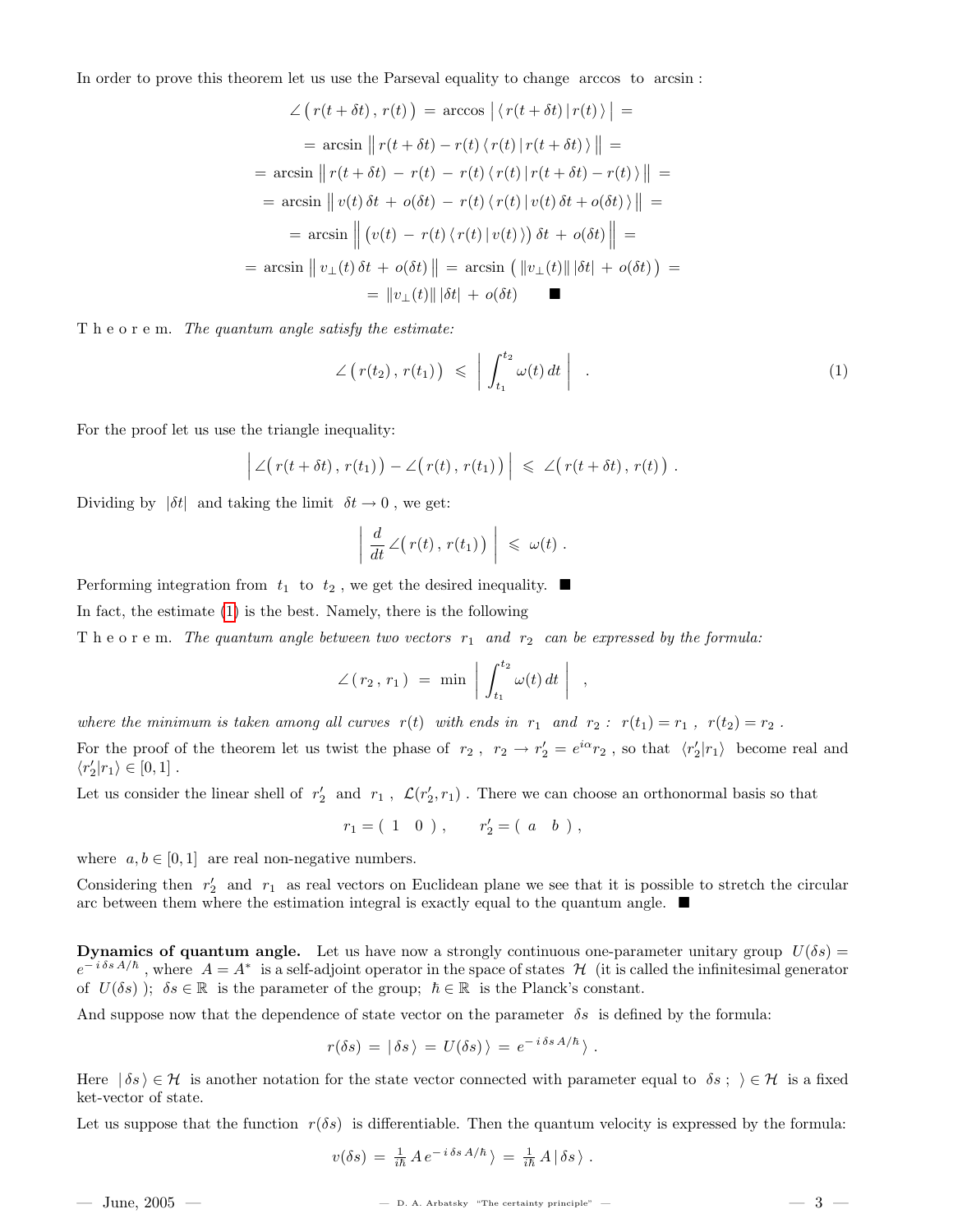The mean of the operator A does not depend on time:

$$
\overline{A} = \langle \delta s | A | \delta s \rangle = \langle e^{+i \delta s A/\hbar} A e^{-i \delta s A/\hbar} \rangle = \langle A e^{+i \delta s A/\hbar} e^{-i \delta s A/\hbar} \rangle = \langle A \rangle.
$$

Therefore the components of the quantum velocity can be written just as:

$$
v_{\parallel}(\delta s) = |\delta s\rangle \langle \delta s| \frac{1}{i\hbar} A |\delta s\rangle = \frac{1}{i\hbar} \overline{A} |\delta s\rangle
$$

$$
v_{\perp}(\delta s) = \frac{1}{i\hbar} (A - \overline{A}) |\delta s\rangle.
$$

The quantum angular speed turns out to be independent of the parameter also:

$$
\omega(\delta s) = ||v_{\perp}(\delta s)|| = \frac{1}{\hbar} \langle \delta s | (A - \overline{A})^2 | \delta s \rangle^{1/2} = \frac{1}{\hbar} \langle e^{+i \delta s A/\hbar} (A - \overline{A})^2 e^{-i \delta s A/\hbar} \rangle^{1/2} =
$$
  

$$
= \frac{1}{\hbar} \langle (A - \overline{A})^2 e^{+i \delta s A/\hbar} e^{-i \delta s A/\hbar} \rangle^{1/2} = \frac{1}{\hbar} \langle (A - \overline{A})^2 \rangle^{1/2} = \frac{1}{\hbar} \Delta \rangle A.
$$

Here  $\Delta_i$  is a short notation for the standard deviation of A in the state  $\cdot$ .

Consider now how the quantum angle  $\angle(|\delta s\rangle, \rangle)$  behaves in this case. Using for it the estimate [\(1\)](#page-2-0) we have:

$$
\angle(\,|\,\delta s\,\rangle\,,\,\rangle\,) \;\leqslant\;\Bigg|\,\int_0^{\delta s}\omega(\sigma)\,d\sigma\,\Bigg|\;=\;\tfrac{1}{\hbar}\,|\delta s|\,\Delta_\rangle A\;.
$$

From this inequality we obtain the

The order m. So that under the action of strongly continuous one-parameter unitary group  $U(\delta s) = e^{-i \delta s A/\hbar}$ the initial state vector  $\setminus$  changes substantially, it is necessary to satisfy the inequality:

<span id="page-3-0"></span>
$$
|\delta s| \Delta_{\lambda} A \geqslant \hbar \tag{2}
$$

By the example of the Schrödinger particle we will see that this theorem turns out to be closely connected with the Heisenberg uncertainty principle, but has other meaning. Taking into account this connection, we can name this theorem the certainty principle.

The inequality expressing the certainty principle can be written also in the following way:

<span id="page-3-1"></span>
$$
\Delta_{\lambda}(\delta s A) \geqslant \hbar \tag{3}
$$

In this form it can be naturally carried over to the case when  $\delta s$  and A are matrices.

### Examples

One-dimensional Schrödinger particle. Consider the one-dimensional Schrödinger particle with the coordinate defined by the variable x. Its state vector can be written by the wave function  $\psi(x)$ . In its space of states the group of shifts acts by the formula:

$$
U(\delta x)\,\psi(x)=\psi(x-\delta x)\;.
$$

This group can be written in the form:

$$
U(\delta x) = e^{-i \delta x P/\hbar} , \qquad P = -i \hbar \frac{d}{dx} .
$$

Here  $P$  is the operator of momentum.

Applying the certainty principle in the form [\(2\)](#page-3-0), we get:

$$
|\delta x| \, \Delta_{\psi(x)} P \geqslant \hbar \; .
$$

If we take as  $\psi(x)$  a well localized packet of de Broglie waves, that turns into zero outside of some interval l, then from this inequality, in particular, we have that  $l \geq \hbar/\Delta_{\psi(x)}P$  : because when the packet is moved to the distance l, the change of the quantum angle must turn out to be greater than 1 (namely,  $\pi/2$ ).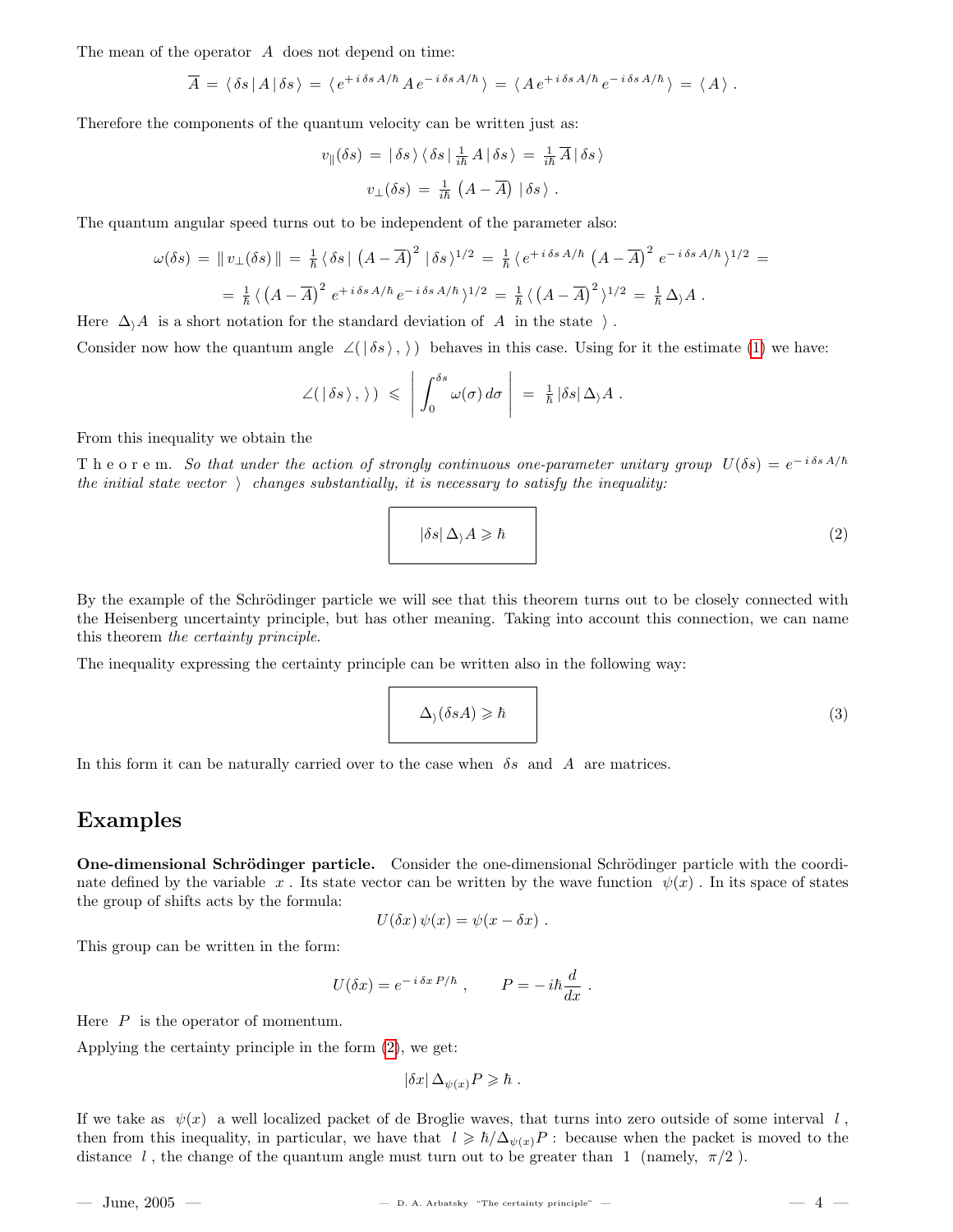So, the Heisenberg uncertainty principle, if it is understood in qualitative sense, follows from the certainty principle. But if we understand the Heisenberg uncertainty principle in quantitative sense, according to the Pauli-Weyl inequality

<span id="page-4-0"></span>
$$
\Delta_{\psi(x)} X \Delta_{\psi(x)} P \geq \frac{\hbar}{2} \quad , \tag{4}
$$

then there is no direct connection between these two principles.

Furthermore, from physical point of view, the Heisenberg uncertainty principle and the certainty principle are like two points of view on the spread of the wave packet. The Heisenberg uncertainty principle says, that the wave packet is spread, because the classical state of the particle is badly defined. On the other hand, the certainty principle states, that the wave packet is spread, because the quantum state is well defined.

To the three-dimensional case the certainty principle is easily generalized in the form [\(3\)](#page-3-1):

$$
\Delta_{\psi(x)} (\delta x_i P_i) \geqslant \hbar ,
$$

where summation over  $i$  is implied.

**Schrödinger particle on circle.** Consider now a plane with Cartesian coordinates x and y. Let us have the circle  $x^2 + y^2 = 1$  defined on the plane. On this circle as one-dimensional coordinate we can use the polar angle  $\varphi$ , considered to  $2\pi$ .

The state vector of the Schrödinger particle on this circle can be written by the wave function  $\psi(\varphi)$ . And  $\psi(\varphi + 2\pi) = \psi(\varphi)$ .

In the space of states the action of the rotation group is naturally defined:

$$
U(\delta\varphi)\,\psi(\varphi)=\psi(\varphi-\delta\varphi)\;.
$$

This group can be written in the form:

$$
U(\delta\varphi) = e^{-i \delta\varphi J/\hbar} , \qquad J = -i\hbar \frac{d}{d\varphi} .
$$

Here  $J$  is the operator of angular momentum.

Using the certainty principle does not arise any difficulties:

$$
|\delta\varphi| \,\Delta_{\psi(\varphi)} J \geqslant \hbar \; .
$$

As regards the uncertainty principle, a carrying over of the inequality  $(4)$  to this case is impossible<sup>[1](#page-4-1)</sup>.

In the three-dimensional case the certainty principle also easily gives:

$$
\Delta_{\psi(x,y,z)} (\delta \varphi_i J_i) \geq \hbar .
$$

A system with Hamiltonian independent of time. Let us have now a quantum system with a Hamiltonian H independent of time. On the space of states we have the following action of the group of time shifts:

$$
U(\delta t)\rangle = e^{-i \delta t \, (-H)/\hbar}\rangle \ .
$$

The certainty principle in this case immediately gives:

$$
|\delta t| \,\Delta_{\rangle} H \geqslant \hbar \;.
$$

If we apply this formula, for example, to estimation of the life time of a quasi-stationary decaying state, then it states that its typical life time is not less than Planck's constant divided by the width of the corresponding energy level. And here all the terms can be defined with exact mathematical sense.

As regards to attempts to formulate the Heisenberg uncertainty principle for values time - energy, after Bohr has declared such a principle (in qualitative sense) so many researches and discussions were performed for clarification of its sense, that it is possible to write about them a separate review. As far as I know, a rigorous formulation of the uncertainty principle for this case have not been formulated till now<sup>[2](#page-4-2)</sup>.

<span id="page-4-1"></span><sup>&</sup>lt;sup>1</sup>About some attempts that were made to suggest an inequality like  $(4)$ , see [\[1\]](#page-5-0).

<span id="page-4-2"></span><sup>&</sup>lt;sup>2</sup>See also the discussion of this question by J. Baez  $[2]$ .